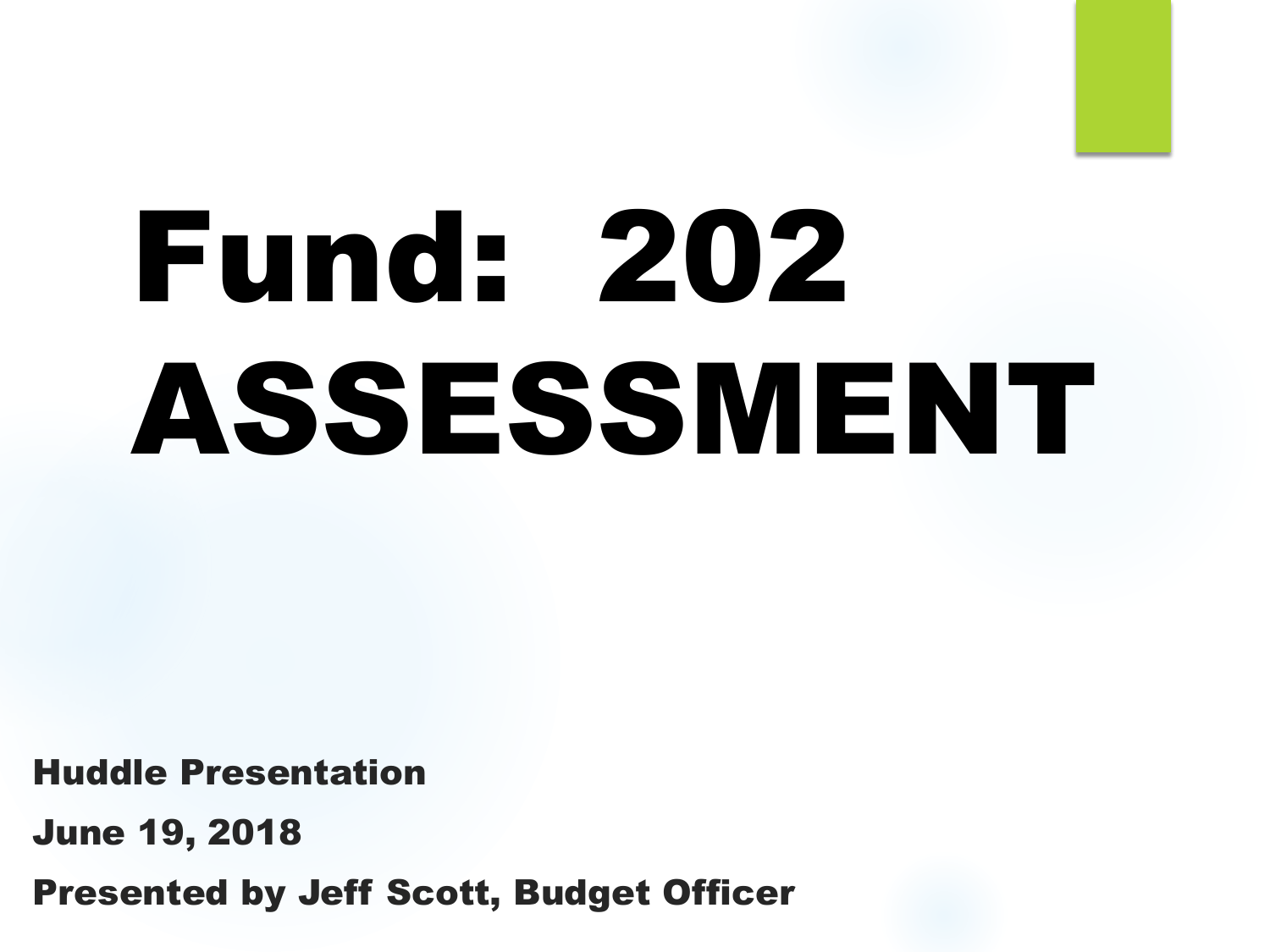### Assessment - Revenues

|                           |                                           | 2018 Projected 2018 to date |            | 2017       | 2016                                   |
|---------------------------|-------------------------------------------|-----------------------------|------------|------------|----------------------------------------|
| <b>REVENUES</b>           |                                           |                             |            |            |                                        |
|                           | 202-91-44119 Occupancy Fee<br>$\star$     | 255,000.00                  | 221,922.46 | 269,591.33 | 258,285.35                             |
| 202-91-44121              | <b>Technology Fee</b><br>$\star$          | 125,000.00                  | 75,317.60  | 125,000.00 | 125,000.00                             |
|                           | 202-91-44131 Subscription Fees            | 33,000.00                   | 17,675.00  | 34,100.00  | 32,475.00                              |
|                           | 202-91-46111 State Of Missouri<br>$\star$ | 390,050.00                  | 0.00       | 360,315.00 | 390,047.88                             |
| 202-91-48103 Sale of Maps |                                           | 1,200.00                    | 960.00     | 1,250.77   | 2,984.55                               |
|                           | 202-95-49111 Bank Interest - Asr          | 7,500.00                    | 3,014.48   | 6,809.24   | 1,718.04                               |
| 202-95-49112              | Interest on Investments - Asr             | 50,000.00                   | 25,768.39  | 35,804.97  | 21,972.84                              |
| 202-96-47112 Collector    | $\star$                                   | 1,392,000.00                |            |            | 1,217,412.09 1,460,737.54 1,391,961.19 |
| <b>TOTAL REVENUES</b>     |                                           | 2,253,750.00                |            |            | 1,562,070.02 2,293,608.85 2,224,444.85 |

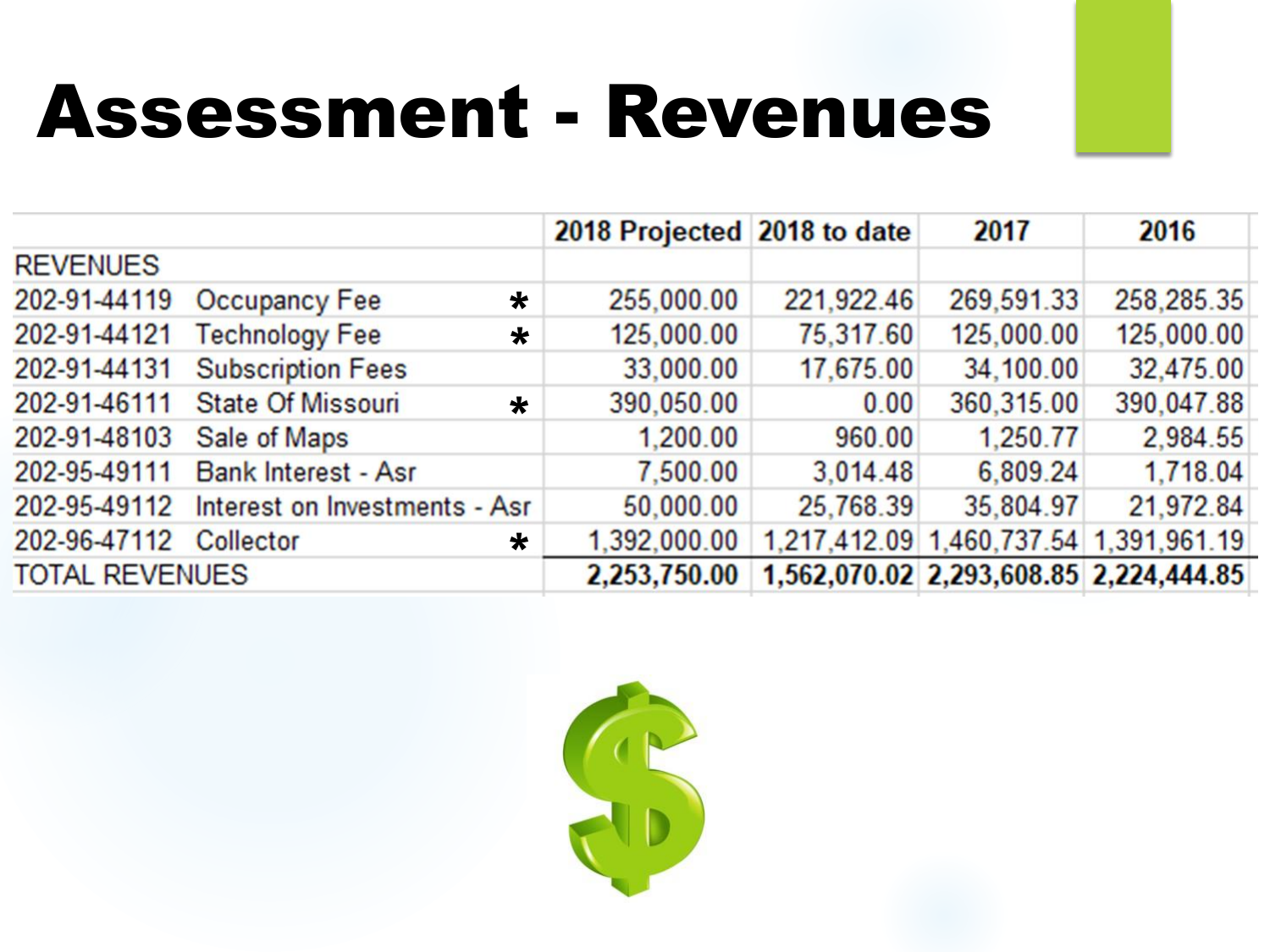#### \* Major Sources of Revenue

- 1) Occupancy Fee represents newly constructed and occupied residential properties prorated for remainder of year.
- 2) Technology Fee represents up to 1/8 of one percent of all ad valorem tax collections, limited to \$125,000. Otherwise it would be close to \$365,000.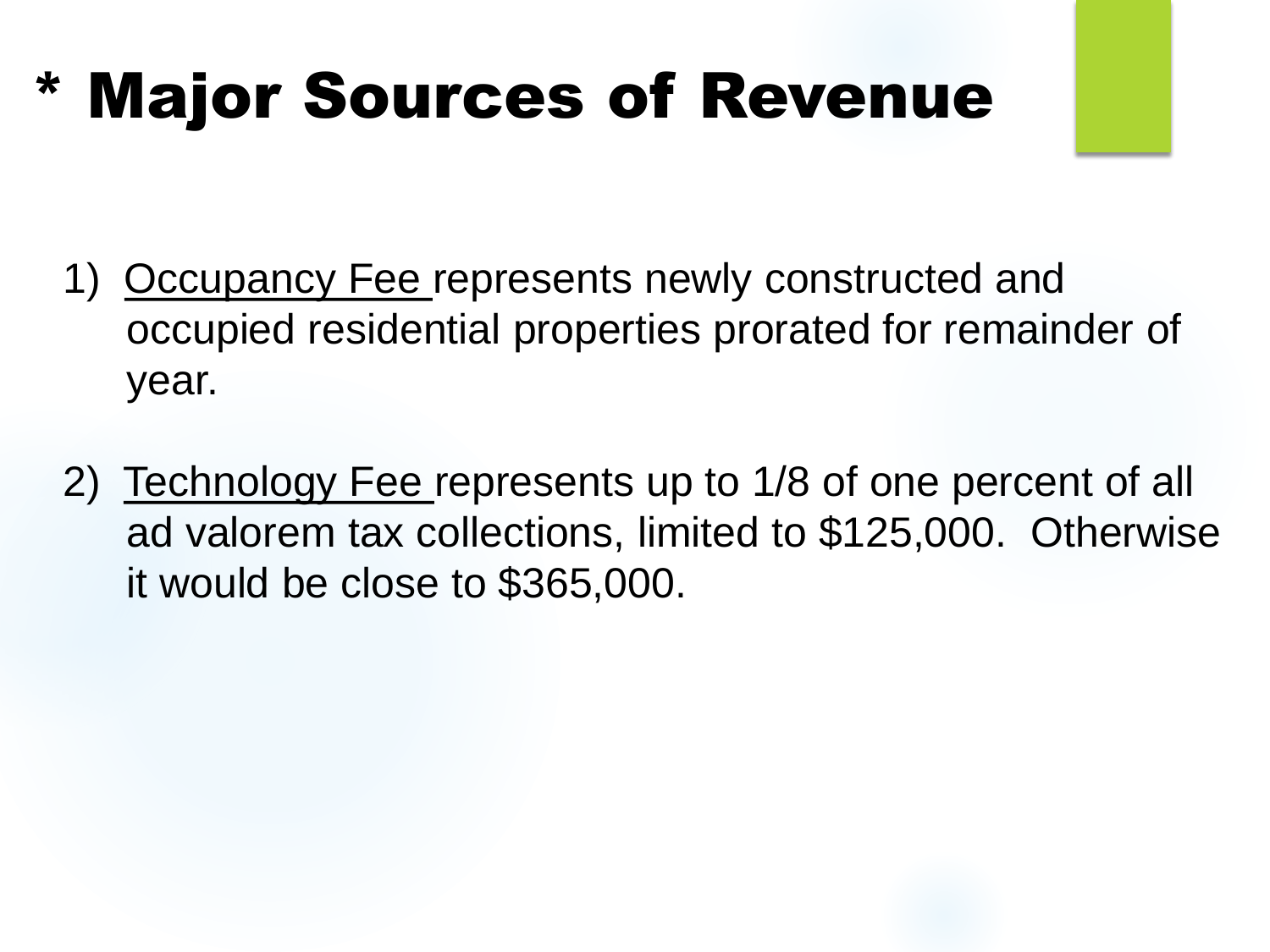#### **4 Major Sources of Revenue**

3) State of Missouri represents 50% of allowable costs in a maintenance plan limited to \$3 per parcel. Statute is minimum \$3 for at least 20,000 parcels and a maximum of \$7 per parcel. We last reported 120,105 parcels. Statute also provides for reimbursement up to 60% of costs.

4) Collector represents one-half of one percent of all fees collected on ad valorem taxes.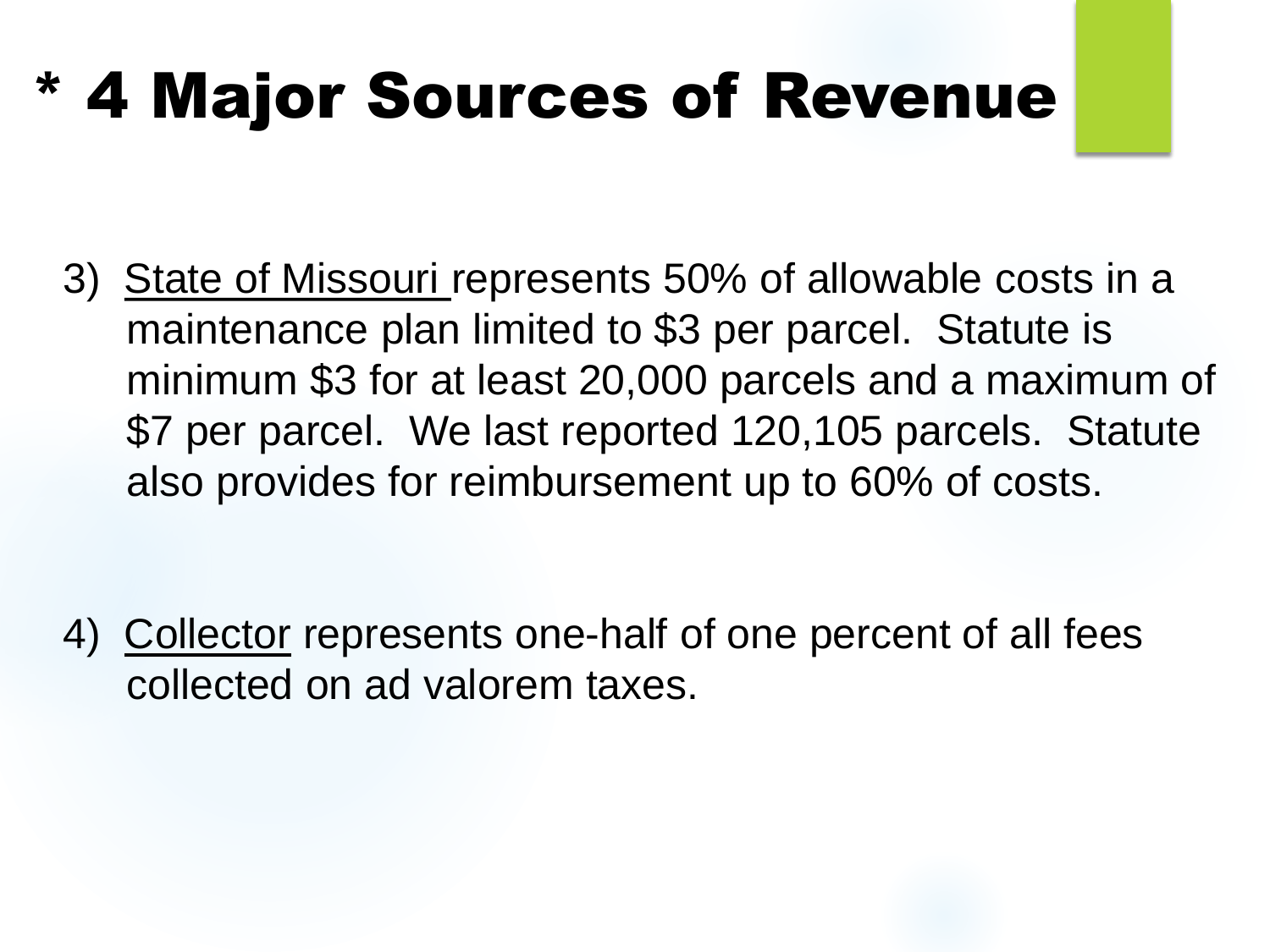## Assessment - Expenses

|                              | 2018 Projected 2018 to date |                                                     | 2017       | 2016                                      |
|------------------------------|-----------------------------|-----------------------------------------------------|------------|-------------------------------------------|
| <b>Personnel Costs</b>       | 1,595,503.44                |                                                     |            | 653, 155.79 1, 401, 392.78 1, 320, 980.90 |
| Contracts                    | 198,545.25                  | 115,535.05                                          | 62,708.72  | 122,772.30                                |
| <b>Training and Travel</b>   | 70,500.00                   | 35,356.49                                           | 42,542.94  | 38,673.91                                 |
| <b>Maintenance</b>           | 192,960.00                  | 170,943.95                                          | 181,051.55 | 182,139.09                                |
| <b>Supplies</b>              | 110,000.00                  | 22,002.77                                           | 125,423.56 | 73,852.70                                 |
| <b>Capital and Equipment</b> | 47,820.00                   | 13,657.58                                           | 271,283.59 | 204,114.00                                |
|                              |                             |                                                     |            |                                           |
| <b>TOTAL EXPENDITURES</b>    |                             | 2,215,328.69 1,010,651.63 2,084,403.14 1,942,532.90 |            |                                           |

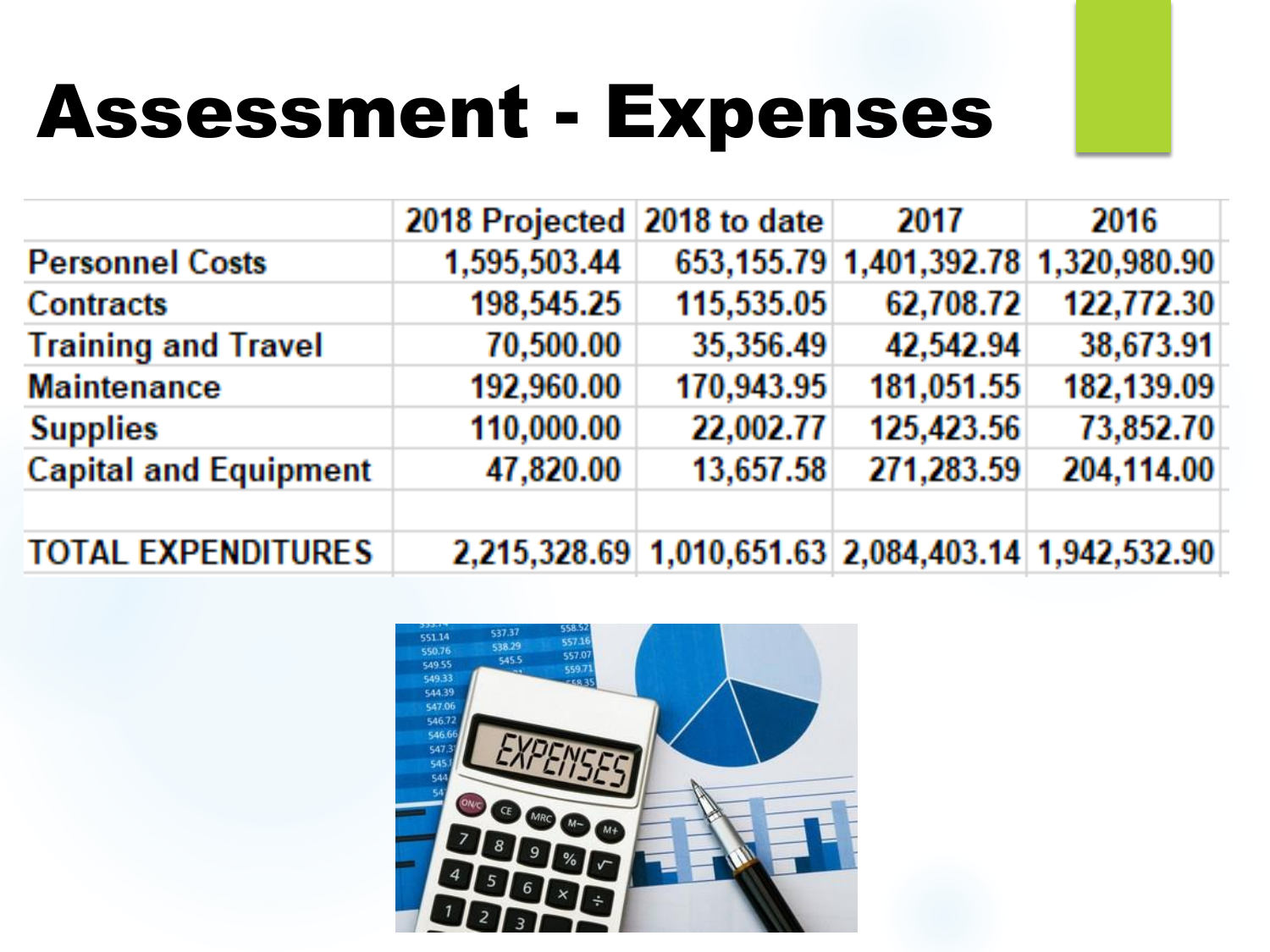# Assessment - Expenses

- **31 people in the Office, plus pays**  $\frac{1}{2}$  **of an IS GIS Specialist and 20,000** in direct hours of IS support. Only one person left in 2017 and no-one has left this year yet.
- Contracts primarily consist of legal fees and Consultants GIS/IS which is the contract for pictometry ever other year.
- Office Supplies, Forms, and postage are usually higher in the years that pictometry is not done.
- Capital and Equipment included \$151,416 in auto purchases in 2017.